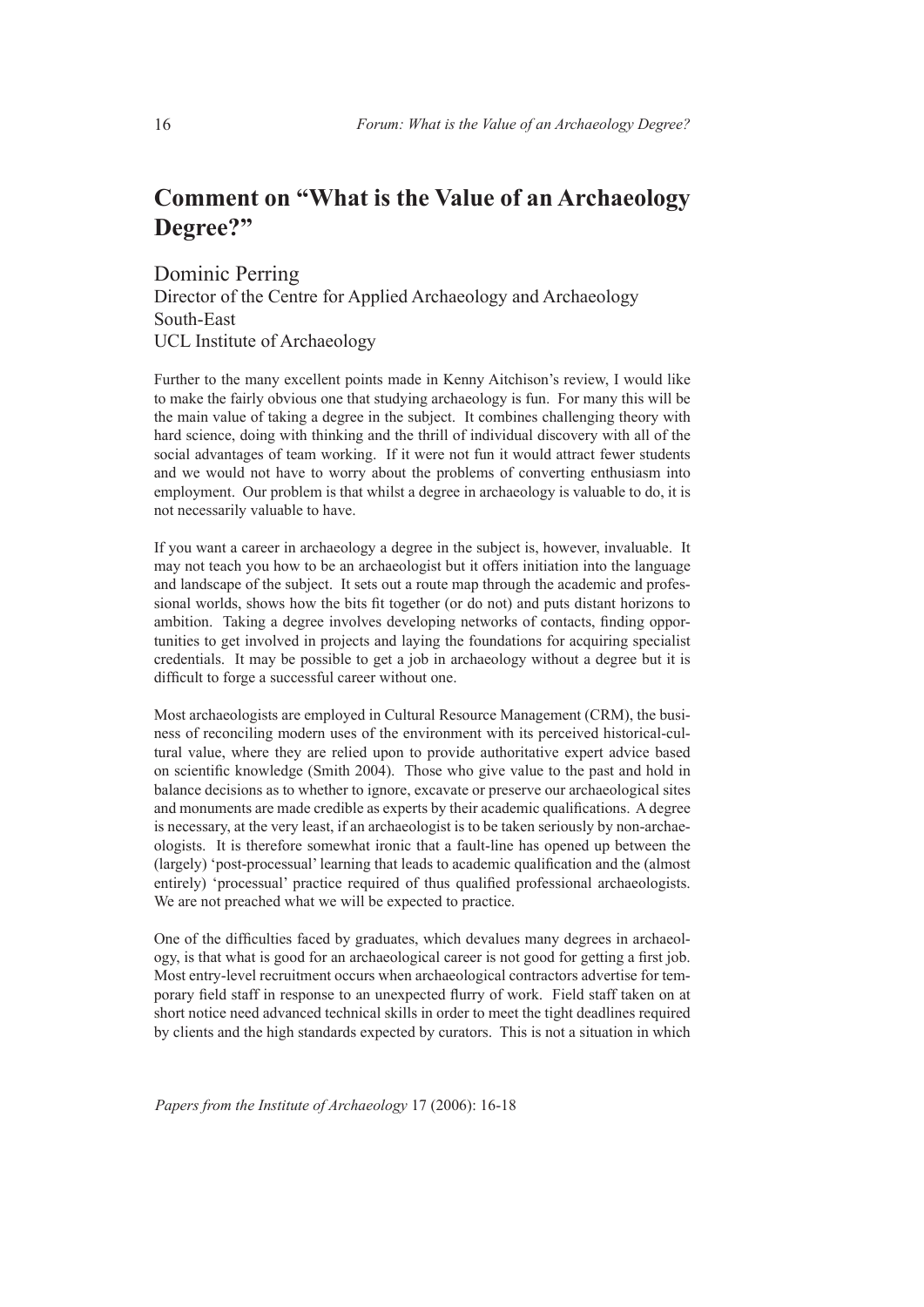training can easily be offered. The short term circumstances of so much employment in contract archaeology make it difficult to take a long term view on staff development or to take risks with inexperience. However, field archaeology is a craft: it has to be learnt in the doing, guided by people who have already mastered the craft. This creates a catch-22 situation in which those seeking archaeological employment cannot find a job without skills but cannot acquire skills without a job. This does not mean that employers do not also want staff with the generic transferable skills that come with a university degree. They want both. The reality, though, is that in many cases the ideal new recruit has relevant experience, lives opposite the site and can start work tomorrow. The degree can sometimes seem an optional extra.

This highlights another aspect of the fault-line between academic and commercial archaeology: universities do not teach the craft-skills required on commercial projects. As Aitchison explains, this is not the purpose of a first degree and I think it would be irresponsible to abandon teaching broad transferable skills in order to concentrate on teaching narrow technical competencies for which there is a limited market. Vocational training is better obtained through working on archaeological projects with an element of training supervision. Aitchison describes some of the options available, although I suspect that the Qualification in Archaeological Practice will not help recent graduates: its value lies in its potential to add to the professional status of those already in employment.

In order to close the gap between what universities teach and employers require, we need to create more opportunities for prospective archaeologists to develop appropriate skills before they start looking for work. This means supporting more projects that can accommodate inexperienced and apprentice workers: volunteers, interns, students, work experience and so on. There is considerable scope for opening up the archaeological work place to students at various stages in their development, especially within the context of Master's degrees with a work-placement component. Aitchison is uncomfortable with the way in which these ways of developing professional skills favour those who can afford to commit time to unpaid work and study, since this is likely to reinforce the middle class bias of the profession. However, the very structure of CRM archaeology, with its emphasis on professional expertise and qualification, is middle-class in character and limits opportunities for community involvement. An archaeology of doing, of participation and discovery, can open the door to many who feel excluded by a profession increasingly jealous of its expert status, and where more effort is invested in managing resources than in enjoying archaeology for the experience it gives us (Holtorf 2005).

As should now be clear, there are significant differences between the way in which archaeology is taught within universities and the way it is practiced in the commercial world. If students were made more aware of these differences and given clearer career guidance it might reduce the scope for eventual disappointment.

There are also many ways in which we could improve the employment prospects of archaeology graduates. Commercial archaeology depends on expert skills but has failed